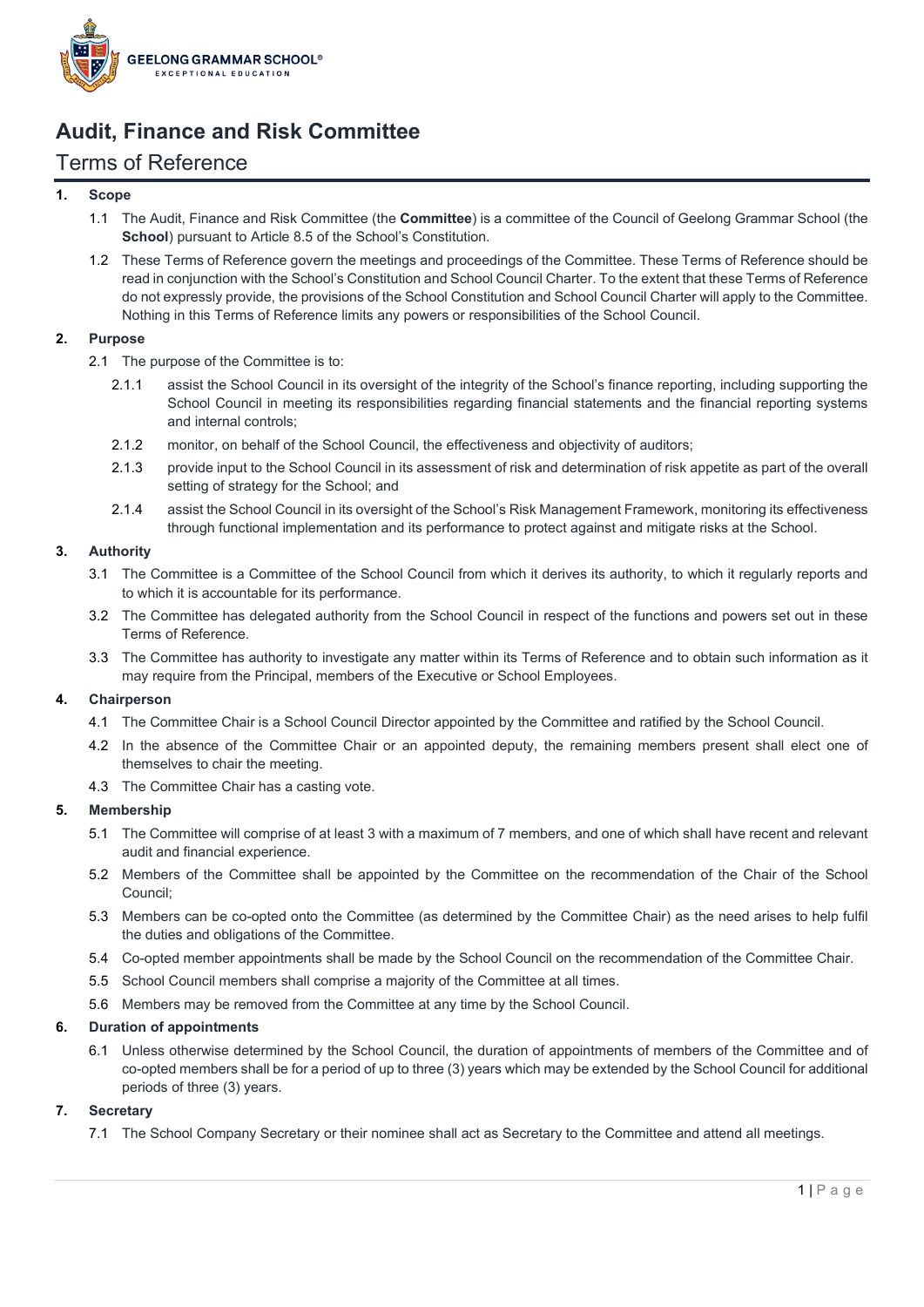

7.2 The Secretary shall record the proceedings and decisions of the Committee meetings and the Minutes shall be circulated to all members and attendees, as appropriate, taking into account any conflicts of interest that may exist.

#### **8. Frequency of Meetings**

- 8.1 The Committee shall meet at least four times a year and otherwise as required.
- 8.2 Meetings of the Committee may be called by the Committee Chair at any time to consider any matters falling within these Terms of Reference.

#### **9. Quorum**

- 9.1 Any three (3) members of the Committee may form a quorum, provided at least two School Council members are in attendance.
- 9.2 A duly convened meeting of the Committee at which a quorum is present shall be competent to exercise all or any of the authorities, powers and discretions vested in or exercisable by the Committee.
- 9.3 In the event of difficulty in forming a quorum, School Council members who are not members of the Committee may be co-opted as members for individual meetings to form a quorum, provided at least two School Council Directors are in attendance.
- 9.4 A duly convened meeting of the Committee at which a quorum is present shall be competent to exercise all or any of the authorities, powers and discretions vested in or exercisable by the Committee.

#### **10. Attendees**

- 10.1 Only the members of the Committee and Directors of the School Council have the right to attend Committee meetings.
- 10.2 The following will be expected to attend Committee meetings on a regular basis:
	- 10.2.1 Director of Finance and Operations;
	- 10.2.2 Director of Corporate Services;
	- 10.2.3 The Company Secretary;
	- 10.2.4 When invited, the Risk Manager; and
	- 10.2.5 When invited, the external audit representative; and
	- 10.2.6 Board Observer.
- 10.3 Any School Employee may attend at the invitation of the Committee Chair and they may collectively or individually be requested to withdraw from meetings of the Committee if required to do so by the Committee Chair.
- 10.4 The Committee will meet with the auditor at least once a year without management present.

#### **11. Resolutions**

- 11.1 The Committee shall reach decisions by a simple majority of those voting on the issue in question. If the numbers of votes for and against a certain proposal are equal, the Committee Chair shall have a casting vote.
- 11.2 Any resolution evidenced in writing or by electronic or voice recognition means, by such member or members of the Committee as would have been necessary to pass such resolution had all members of the Committee been present at a meeting to consider such resolution, shall be valid and effective as if it had been passed at a meeting of the Committee duly convened and held, provided that notice and details of the proposed resolution have been given in advance to each member of the Committee.

#### **12. Confidentiality**

12.1 Unless otherwise required by law or the Constitution, the members of the Committee are required to keep Committee discussions, papers and deliberations confidential.

#### **13. Responsibilities**

#### *Financial Reporting*

- 13.1 The Committee shall monitor the integrity of the financial statements of the School, including its annual report relating to its financial performance, and review and report to the School Council on significant financial reporting issues and judgements which those statements contain having regard to matters communicated to it by the auditor. In particular, the Committee shall review and challenge where necessary:
	- 13.1.1 the application of significant accounting policies and any changes to them;
	- 13.1.2 the methods used to account for significant or unusual transactions where different approaches are possible;
	- 13.1.3 whether the School has adopted appropriate accounting policies and made appropriate estimates and judgements, taking into account the external auditor's views on the financial statements; and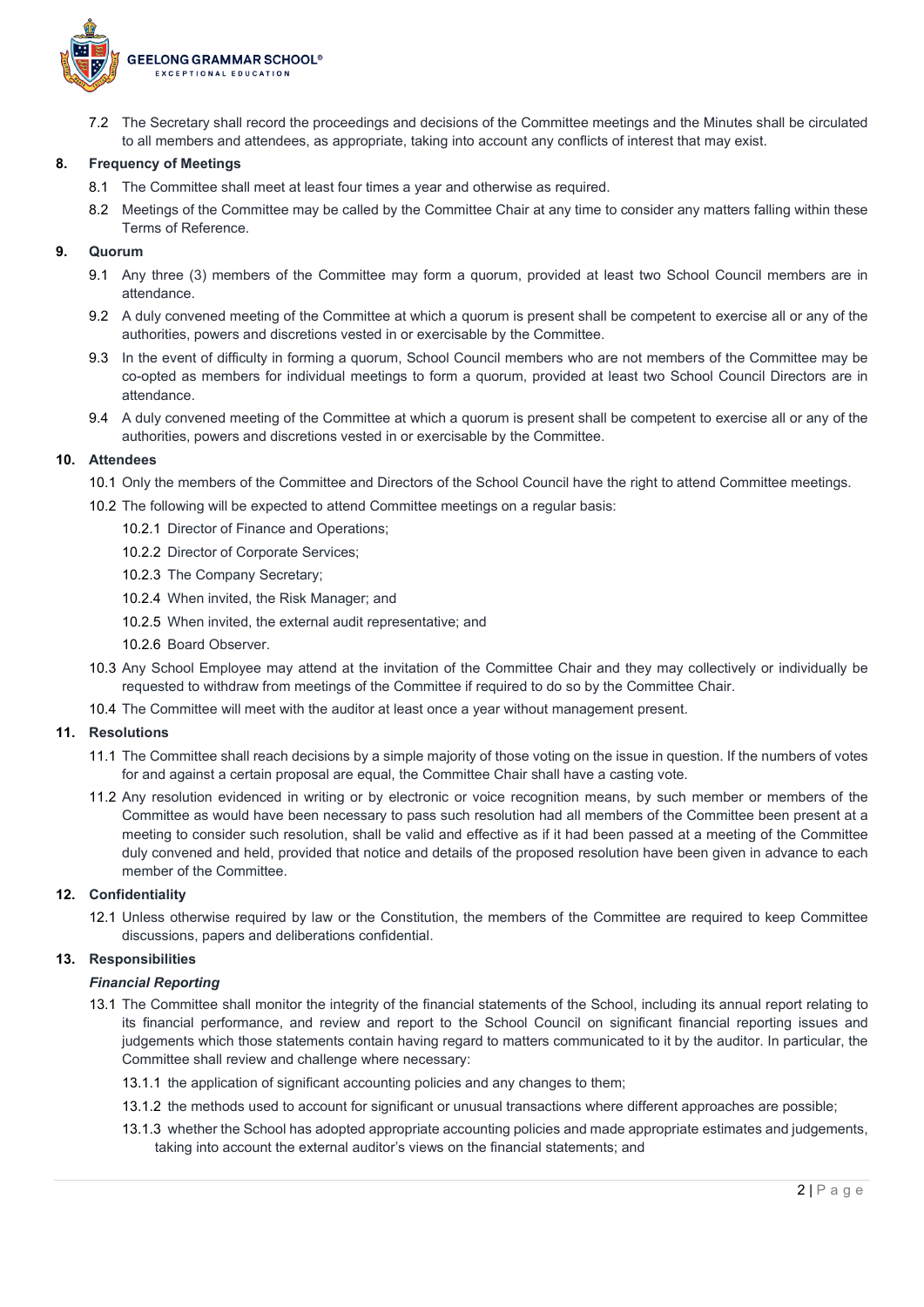

13.1.4 all material information presented with the financial statements, including the strategic report and the corporate governance statements relating to the audit and to risk management.

#### *Audit*

- 13.2 The Committee is responsible for:
	- 13.2.1 considering the appointment, re-appointment or removal of the auditor and to oversee the selection process for a new auditor where required;
	- 13.2.2 annually challenging and assessing the performance, independence and objectivity of the external auditor, discussing issues they raise in the audit and monitoring the effectiveness of the audit process and reviewing their quality control procedures and steps taken to respond to regulatory, professional and other changes;
	- 13.2.3 approving the terms of engagement in respect of the statutory audit;
	- 13.2.4 approving the nature and scope of the audit with the auditor before the audit commences and reviewing the findings of the audit, as well as management's response on completion;
	- 13.2.5 reviewing management representation letters in relation to financial reporting requested by the auditor prior to signature by the members of the Executive;
	- 13.2.6 resolving disagreements between management and the auditor regarding financial reporting; and
	- 13.2.7 meeting regularly with the auditor (including at least once a year without management being present), to discuss the auditor's remit and any issues arising from the audit.

#### *Internal Control and Risk Management*

13.3 The Committee is responsible for:

- 13.3.1 reviewing the School's Risk Register;
- 13.3.2 the robustness of the School's risk management policies and processes and their fitness for purpose when tested against the School's Risk Register and risk appetite;
- 13.3.3 receiving regular assurance reports from the Executive covering child safety, risk management, regulatory compliance and other ad hoc reports covering such other matters relating to risk management and internal control as the School Council may request from time to time;
- 13.3.4 the timeliness of and reports on, the effectiveness of corrective action taken.
- 13.3.5 undertaking deep-dive reviews into significant risks at the request of the School Council or where, in the Committee's view, further scrutiny is required;
- 13.3.6 considering the major findings of any relevant internal investigations into control weaknesses, fraud or misconduct and the Executive's response (in the absence of the Executive where necessary); and
- 13.3.7 providing input and recommendations to the School Council on the School's strategy for risk, including appropriate mitigations and risk appetite.

# **14. Reporting**

- 14.1 Minutes of each Committee meeting will be disclosed at the next meeting of the School Council.
- 14.2 Periodically the Committee Chair shall report to the School Council on matters within its duties and responsibilities.
- 14.3 The Committee shall work and liaise as necessary with other Committees of the School Council.
- 14.4 The Committee shall, via the Secretary to the Committee, make available to new members of the Committee a suitable induction process and, for existing members, ongoing training as discussed and agreed by the Committee.
- 14.5 The Committee shall conduct an annual self-assessment of its activities under these Terms of Reference and report any conclusions and recommendations to the School Council and, as part of this assessment, shall consider whether or not it receives adequate and appropriate support in fulfilment of its role and whether or not its annual plan of work is manageable.
- 14.6 The Committee shall in its decision making, give due regard to any relevant legal or regulatory requirements, and associated best practice guidance, as well as to the risk and reputation implications of its decisions (liaising where relevant with other Committees).
- 14.7 The Committee shall have access to sufficient resources in order to carry out its duties and have the power to engage independent counsel and other professional advisers and to invite them to attend meetings.

#### **15. Review**

15.1 The Committee shall annually review its Terms of Reference and may recommend to the School Council any amendments to its Terms of Reference.